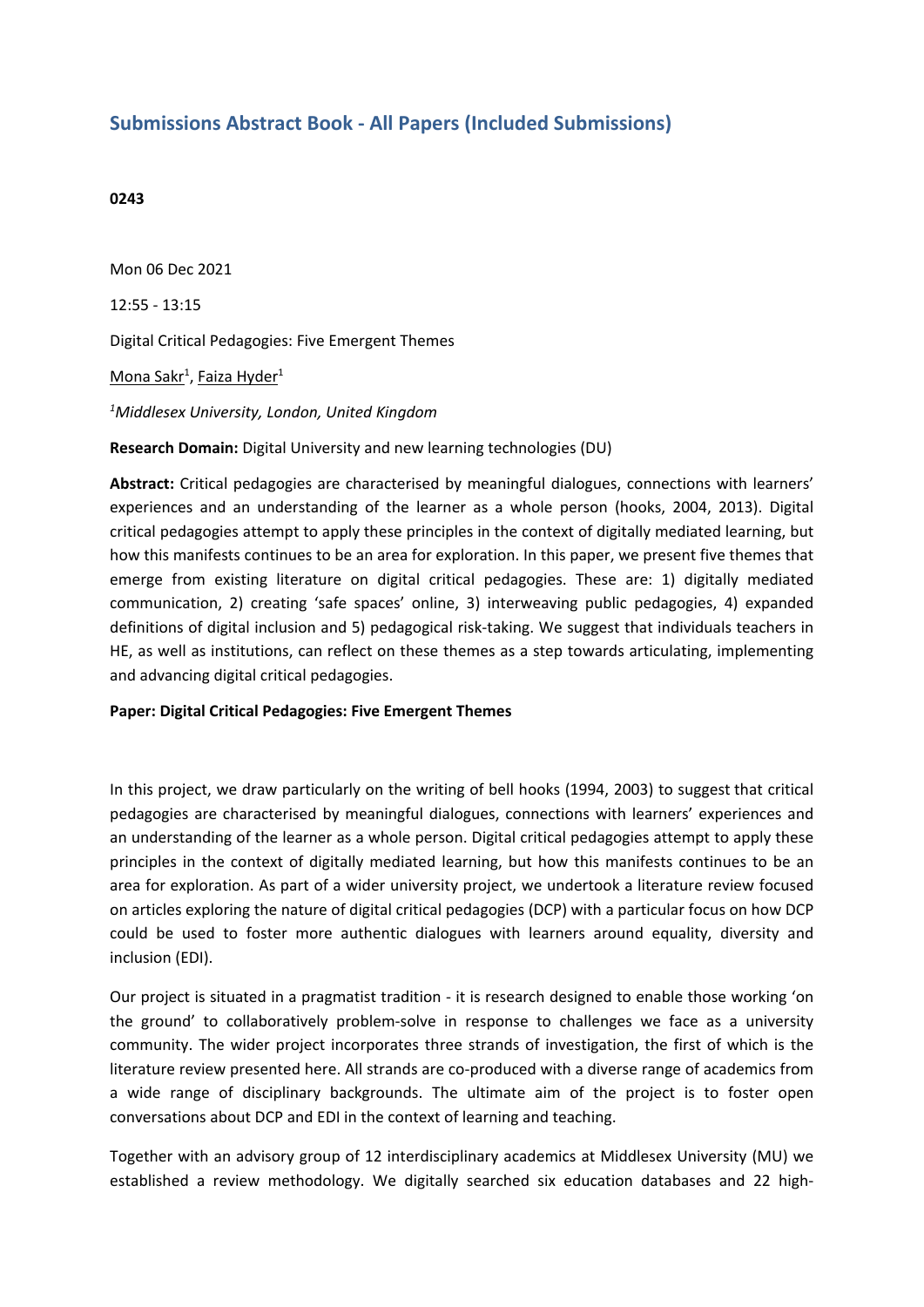ranking education journals for literature relating to digital critical pedagogies published in the last 10 years (2011-2021) using <sup>a</sup> wide range of relevant search terms. 34 articles were retained after sifting carefully through the abstracts, and 21 articles were retained after <sup>a</sup> complete reading of each piece. These articles were then subject to <sup>a</sup> collaborative and iterative thematic analysis coordinated between the two researchers and the emergent themes were developed through feedback from the advisory group.

The five themes can be thought about as potential elements in the ongoing articulation of digital critical pedagogies, as well as avenues for further exploration.

- 0 Shaping digitally mediated dialogues to take into account inequities in voice and presence and how these interact with the affordances of particular digital platforms (e.g. Bali, 2014; Borup et al., 2013; Boler, 2015; Regan et al., 2012; Smith and Jeffery, 2013).
- Conceptualising and creating 'safe space' online, where the need is to ensure that learners are safe from abuse and harm - particularly when engaging in public pedagogies with social media - while not overly sanitising experiences (e.g. Hill, 2018; Ringrose, 2018; Castillo-Montoya et al., 2019; Sakr, 2020; Rosenblum & Harris, 2019).
- Interweaving public pedagogies so that traditional digital learning and teaching spaces (such as the learning management system) are opened up and begin to interact with dialogues taking place in digital counterpublics (e.g. Hill, 2018; Ringrose, 2018; Castillo-Montoya et al, 2019; Sakr, 2020; Pedersen et al., 2018; Talib, 2018; Berman, 2020).
- Expanding definitions of digital inclusion to take into consideration digital empowerment, equity and participation as well as access and use; considering the role of digital citizenship and digital literacies as part of digital critical pedagogies (e.g. Seale & Dutton, 2012; Bali, 2014; Talib, 2018; Pedersen et al., 2018).
- Pedagogical risk-taking and collaborative navigation/innovation in order to create room for 'productive failure' as befits <sup>a</sup> critical pedagogy, recognising that not all teachers and learners are given the same space in which to fail productively and that those already marginalised will feel that experimentation and the possibility of failure are too burdensome to bear (e.g. Rosenblum & Harris, 2019; Anderson, 2020; Regan et al., 2012).

In addition to these themes, it is important to recognise <sup>a</sup> gap in current research suggested by the literature review. We found only <sup>a</sup> few students that focused empirically on learners' experiences of DCP. The vast majority prioritised the experience of teachers in exploring and implementing DCP. While these pedagogical reflections are invaluable, hearing from learners about DCP 'on the ground' is an essential next step.

In this paper, we explore further the meaning and landscape of each of these themes, how they work together and suggest points of reflection that have the potential to influence practice, both at an individual and institutional level. We also suggest some productive avenues for further research.

## **References:**

## **References**

Anderson, V. (2020). A digital pedagogy pivot: re-thinking higher education practice from an HRD perspective. Human Resource Development International, 23(4), 452-467.